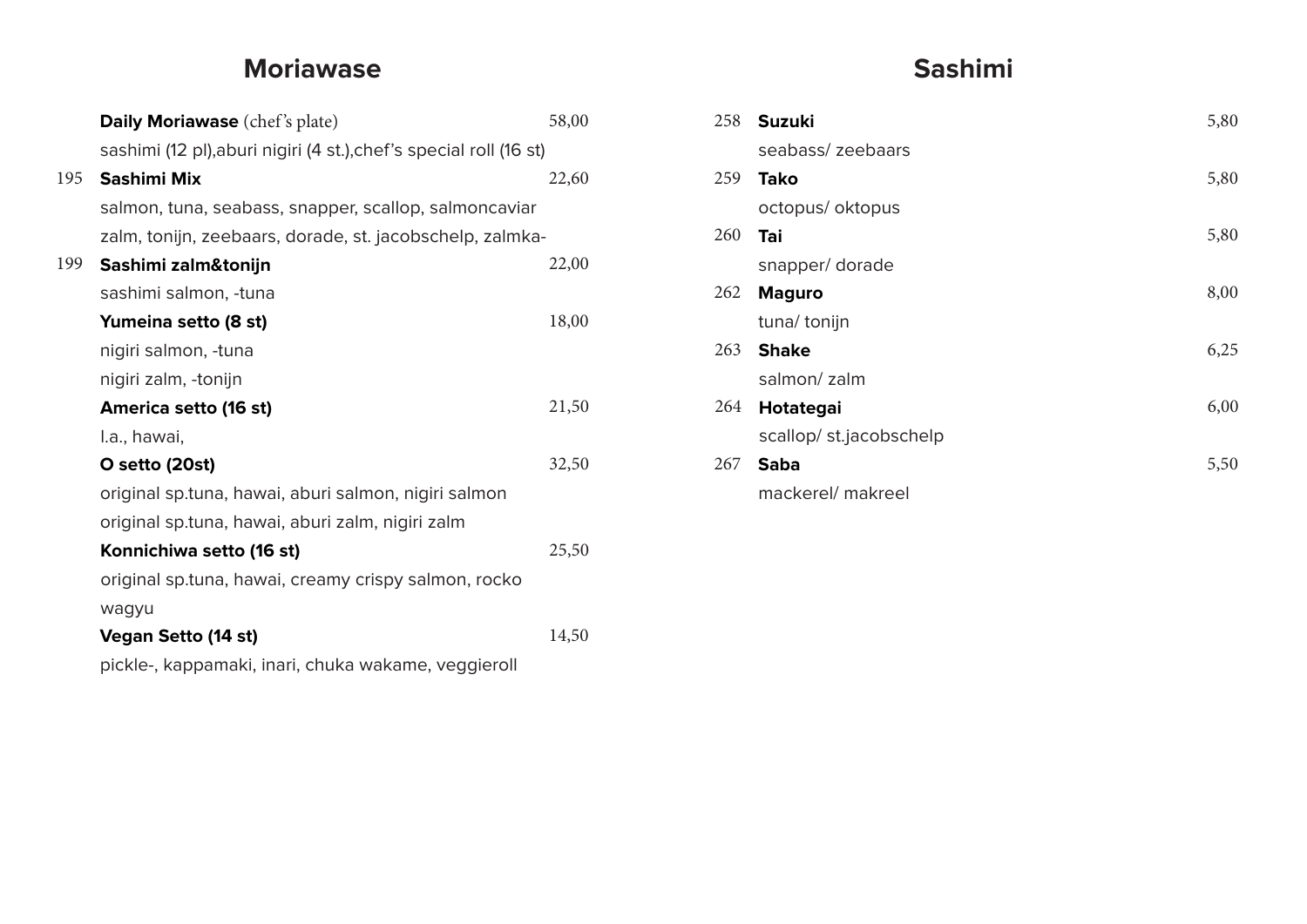## **Nigiri**

| 202 | <b>Amaebi</b>                       | 2,80 | 218 | inari                                                                          | 2,20 |
|-----|-------------------------------------|------|-----|--------------------------------------------------------------------------------|------|
|     | sweet shrimp/ zoete garnaal         |      |     | sweet tofu/ zoete tofu                                                         |      |
| 203 | Ebi                                 | 3,50 |     |                                                                                |      |
|     | shrimp/ garnaal                     |      |     | <b>Aburi/flamed</b>                                                            |      |
| 206 | Hotategai<br>scallop/st.Jacobschelp | 3,50 |     | Gluten aanwezig, alle items kunnen glutenvrij gemaakt<br>worden, behalve unagi |      |
| 208 | <b>Ikura</b>                        | 3,50 |     | 200 Shake                                                                      | 3,00 |
|     | salmoncaviar/zalmkaviaar            |      |     | salmon/ zalm                                                                   |      |
| 209 | <b>Tobiko</b>                       | 2,80 |     | 201 Maguro                                                                     | 3,25 |
|     | flying fishroe/ vliegviskaviaar     |      |     | tuna/ tonijn                                                                   |      |
| 210 | Kani                                | 3,80 |     | 219 <b>Unagi</b>                                                               | 3,60 |
|     | crab/krab                           |      |     | grilled eel/ gegrilde paling                                                   |      |
| 211 | <b>Maguro</b>                       | 2,70 |     | 221 Gyu                                                                        | 3,60 |
|     | tuna/ tonijn                        |      |     | grilled tenderloin/ gegrilde ossehaas                                          |      |
|     | 212 Shake                           | 2,25 |     | 222 Suzuki                                                                     | 3,00 |
|     | salmon/zalm                         |      |     | seabass/ zeebaars                                                              |      |
|     | 213 <b>Saba</b>                     | 2.30 |     |                                                                                |      |
|     | mackerel/ makreel                   |      |     |                                                                                |      |
|     | 214 Suzuki                          | 2.25 |     |                                                                                |      |
|     | seabass/ zeebaars                   |      |     |                                                                                |      |
| 215 | Tai                                 | 2.25 |     |                                                                                |      |
|     | snapper/dorade                      |      |     |                                                                                |      |
| 216 | <b>Tako</b>                         | 2.25 |     |                                                                                |      |
|     | octopus/ oktopus                    |      |     |                                                                                |      |
| 217 | <b>Tamago</b>                       | 2.20 |     |                                                                                |      |
|     | japanese omelet/ japans omelet      |      |     |                                                                                |      |

## **Nigiri**

| 218 | inari                                                                          | 2,20 |
|-----|--------------------------------------------------------------------------------|------|
|     | sweet tofu/ zoete tofu                                                         |      |
|     |                                                                                |      |
|     | <b>Aburi/flamed</b>                                                            |      |
|     | Gluten aanwezig, alle items kunnen glutenvrij gemaakt<br>worden, behalve unagi |      |
| 200 | <b>Shake</b>                                                                   | 3,00 |
|     | salmon/zalm                                                                    |      |
| 201 | <b>Maguro</b>                                                                  | 3,25 |
|     | tuna/tonijn                                                                    |      |
| 219 | <b>Unagi</b>                                                                   | 3,60 |
|     | grilled eel/ gegrilde paling                                                   |      |
| 221 | Gyu                                                                            | 3,60 |
|     | grilled tenderloin/ gegrilde ossehaas                                          |      |
| 222 | <b>Suzuki</b>                                                                  | 3,00 |
|     | seabass/zeebaars                                                               |      |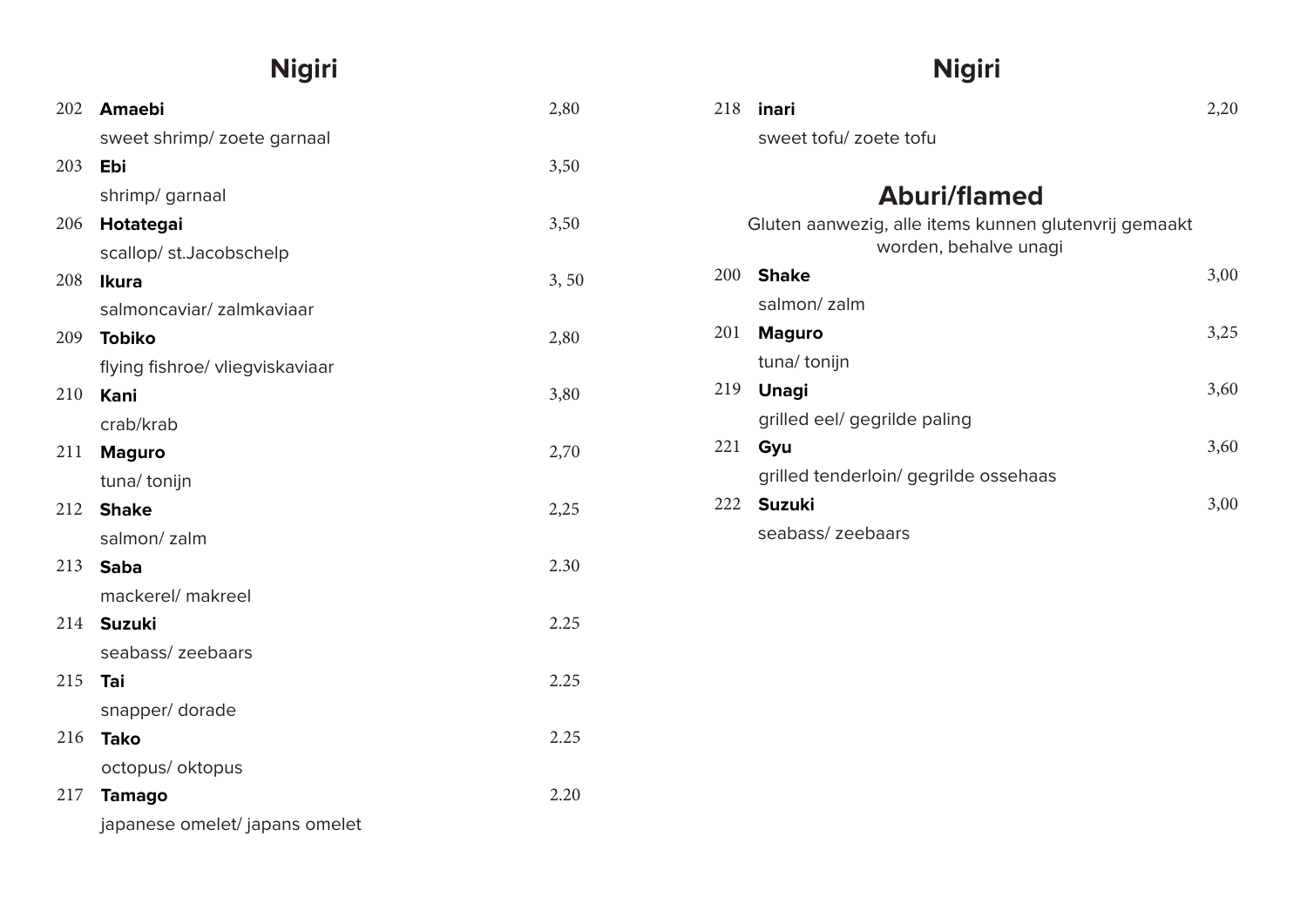## **Classic Konnichwa Rolls**

\*gluten aanwezig

|     | <b>Vegan's choice</b>                                   | 7,50  |  |
|-----|---------------------------------------------------------|-------|--|
|     | carrot, pumpkin, cucumber, avocado, tofu, dried chilli  |       |  |
|     | wortel, pompoen, komkommer, avocado, tofu, gedr.chili   |       |  |
| 190 | Yasai (5 st)                                            | 7,50  |  |
|     | 5 kinds of vegetables                                   |       |  |
|     | 5 soorten groenten                                      |       |  |
| 194 | Crispy Wagyu* (5 st)                                    | 12,75 |  |
|     | wagyu, sesame, shichimi, hotsauce, crispy taugé         |       |  |
|     | wagyu, sesam, shichimi, hotsaus, taugé                  |       |  |
| 241 | <b>Creamy Crispy Salmon*</b>                            | 12,00 |  |
|     | salmon, avocado, fishroe, mayo, crunch                  |       |  |
|     | zalm, avocado, viskuit, mayo, crunch                    |       |  |
| 242 | <b>Original Spicy Tuna*</b>                             | 13    |  |
|     | tonijn, cucumber, hotsauce, sesame, shichimi            |       |  |
|     | tuna, komkommer, hotsaus, sesam, shichimi               |       |  |
| 243 | Spring Ebi* (5 st)                                      | 11,75 |  |
|     | shrimp, avocado, omelet, crunch, wasabi, ginger, mayo   |       |  |
|     | garnaal, avocado, omelet, crunch, wasabi, gember, mayo  |       |  |
| 244 | Mighty Spider* (5 st)                                   | 12,50 |  |
|     | softshell, avocado, crab, mayo, wasabi, fishroe, sesame |       |  |
|     | softshell, avocado, krab, mayo, wasabi, viskuit, sesame |       |  |
| 245 | <b>California</b>                                       | 13,50 |  |
|     | crab, avocado, fishroe                                  |       |  |
|     | krab, avocado, kuit                                     |       |  |
| 246 | <b>Caribean</b>                                         | 12,80 |  |
|     | scallop, pickle, mayo, fishroe                          |       |  |

st.Jacobschelp, pickle, mayo

# **Classic Konnichwa Rolls**

\*gluten aanwezig

| 247 | Hawai*                                                  | 12,50 |
|-----|---------------------------------------------------------|-------|
|     | crispy shrimp, cucumber, mayo, sesame                   |       |
|     | krokante garnaal, komkommer, mayo, sesam                |       |
| 248 | L.A.                                                    | 12,00 |
|     | salmon, avocado, fishroe                                |       |
|     | zalm, avocado, viskuit                                  |       |
| 249 | <b>Pacific</b>                                          | 9,50  |
|     | cucumber, pickle, pumpkin                               |       |
|     | komkommer, pickle, pompoen                              |       |
| 250 | <b>Rainbow</b>                                          | 14,80 |
|     | crab, avocado, variety of fish                          |       |
|     | original sp.tuna, hawai, aburi zalm, nigiri zalm        |       |
| 251 | Dynamite*                                               | 14,00 |
|     | grilled eel, cucumber, hotsauce, avocado, teriyaki,     |       |
|     | gegrilde paling, komkommer, hotsauce, avocado, teriyaki |       |
| 252 | Rocko Shiso Wagyu*                                      | 14,50 |
|     | wagyu, cucumber, avocado, shiso, mayo, hotsauce,        |       |
|     | wagyu, komkommer, avocado, shiso, mayo, hotsaus         |       |
| 257 | <b>Spicy Creamy Softshell*</b>                          | 13,50 |
|     | softshellcrab, avocado, spice-sauce, sesame             |       |
|     | softshellkrab, avocado, spice-saus, sesam               |       |
| 502 | <b>Crispy Kara Chicken*</b>                             | 13,00 |
|     | karaage chicken, cucumber, mayo, katsu, crunch          |       |
|     | karaage kip, komkommer, mayo, katsu, crunch             |       |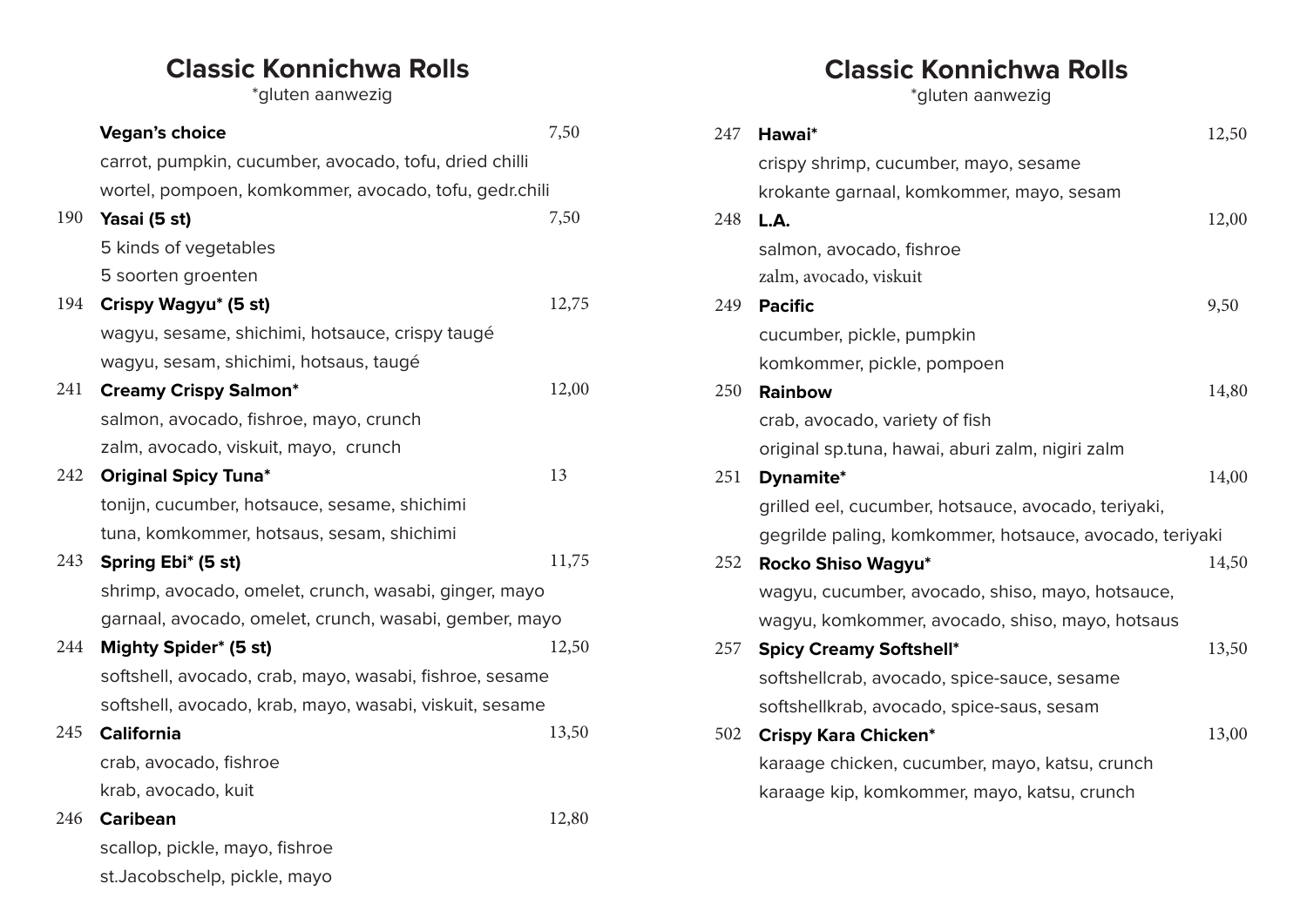#### **Maki**

| 224 | <b>Tamagomaki</b>                                                 | 4.65 |
|-----|-------------------------------------------------------------------|------|
|     | japanese omelet/ japans omelet                                    |      |
| 225 | <b>Kappamaki</b>                                                  | 4.30 |
|     | cucumber/ komkommer                                               |      |
| 226 | <b>Oshinkomaki</b>                                                | 4.30 |
|     | pickle/ gepickeld wortel                                          |      |
| 227 | Spicy tuna maki                                                   | 6,80 |
|     | tuna/ tonijn                                                      |      |
| 228 | <b>Tekkamaki</b>                                                  | 6,50 |
|     | tuna/ tonijn                                                      |      |
| 229 | <b>Shakemaki</b>                                                  | 5,65 |
|     | salmon/zalm                                                       |      |
| 230 | Avocadomaki                                                       | 4.50 |
|     | <b>Handrolls</b>                                                  |      |
|     | *gluten aanwezig                                                  |      |
| 233 | Salmon, avocado, mayo, fishroe                                    | 5,50 |
|     | zalm, avocado, mayo, viskuit                                      |      |
| 234 | Crab, avocado, fishroe, mayo                                      | 6,25 |
|     | krab, avocado, viskuit, mayo                                      |      |
| 235 | <b>Chef's handroll</b>                                            | 6,50 |
| 236 | Softshellcrab, cucumber, fishroe, teriyaki,                       | 6,70 |
|     | sesame, shichimi*<br>softshellkrab, komkommer, viskuit, teriyaki, |      |
|     | sesam, shichimi                                                   |      |
| 237 | Grilled eel, cucumber, sesame, shichimi*                          | 7,75 |
|     | gegrilde paling, komkommer, sesam, shichimi                       |      |

#### **Handrolls**

\*gluten aanwezig

| 238 | Tuna, cucumber, mayo, sesame, shichimi    | 6,00 |
|-----|-------------------------------------------|------|
|     | tonijn, komkommer, mayo, sesam, shichimi  |      |
| 239 | Crispy shrimp, cucumber, mayo, sesame*    | 6,70 |
|     | krokante garnaal, komkommer, mayo, sesam  |      |
|     | <b>Salades</b><br>*gluten aanwezig        |      |
| 286 | Chuka wakame                              | 6,00 |
|     | seaweed salad/ gemarineerde zeewiersalade |      |
| 310 | Salmon tataki salad*                      | 9.50 |

#### short grilled salmon/ kort gegrild zalm  $^{\prime},\mathcal{O}$ **Tuna tataki salad\*** 311 short grilled tuna/ kort gegrild tonijn 11,50